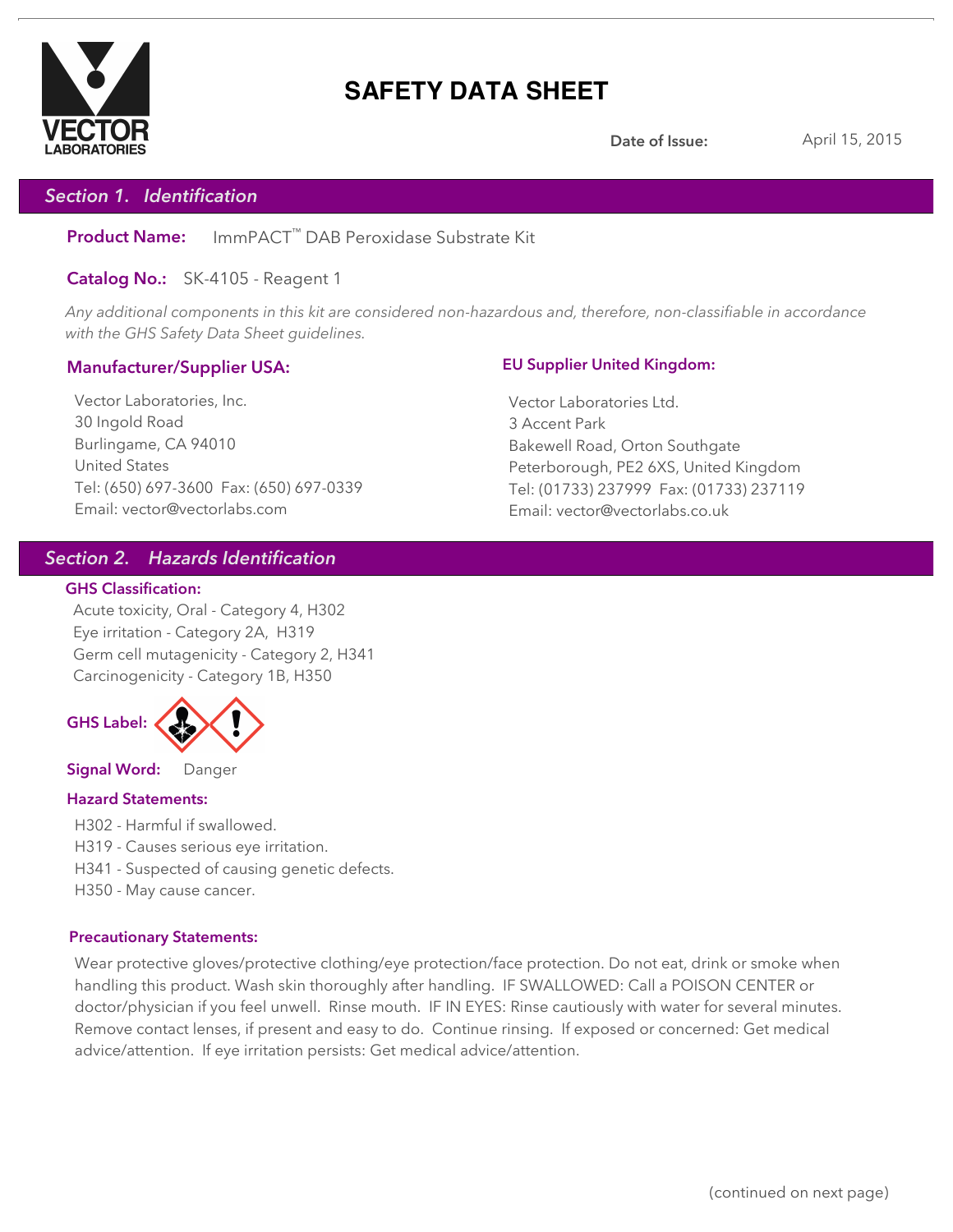

## *Section 3. Composition/Information on Ingredients*

Reagent 1 is dissolved in the component listed below.

| Component:             | CAS#:     | $EC#$ :   | % by weight: |
|------------------------|-----------|-----------|--------------|
| 3, 3'-diaminobenzidine | 7411-49-6 | 231-018-9 | $< 10\%$     |

## *Section 4. First Aid Measures*

| Remove to fresh air. Obtain medical attention.                                                       |
|------------------------------------------------------------------------------------------------------|
| <b>Skin contact:</b> Wash thoroughly with water for at least 15 minutes. Obtain medical attention.   |
| Wash thoroughly with water for at least 15 minutes. Obtain medical attention.                        |
| Do not induce vomiting. If person is conscious, wash out mouth with water. Obtain medical attention. |
|                                                                                                      |

## *Section 5. Fire Fighting Measures*

**Suitable extinguishing media:** Use water spray, alcohol-resistant foam, dry chemical or carbon dioxide.

**Special protective equipment:** Use respirator. Toxic gases can be evolved.

## *Section 6. Accidental Release Measures*

Wear protective clothing to prevent contact with eyes and skin. Ensure adequate ventilation. Collect on absorbent material and dispose of in accordance with federal, state and local environmental control regulations. Do not let product enter drains.

## *Section 7. Handling and Storage*

**Handling:** Use only with adequate ventilation. Wear eye protection and compatible chemical-resistant gloves.

**Storage:** Store in a refrigerator.

## *Section 8. Exposure Controls/Personal Protection*

**Exposure limits:** Contains no substances with occupational exposure limit values.

## **Engineering controls:**

Use enclosures, local exhaust ventilation or other engineering controls to keep airborne levels below recommended exposure limits.

## **Personal protection:**

- **Hand protection -** Compatible chemical-resistant gloves.
- **Eye protection -** Chemical safety goggles.
- **Skin protection -** Lab coat.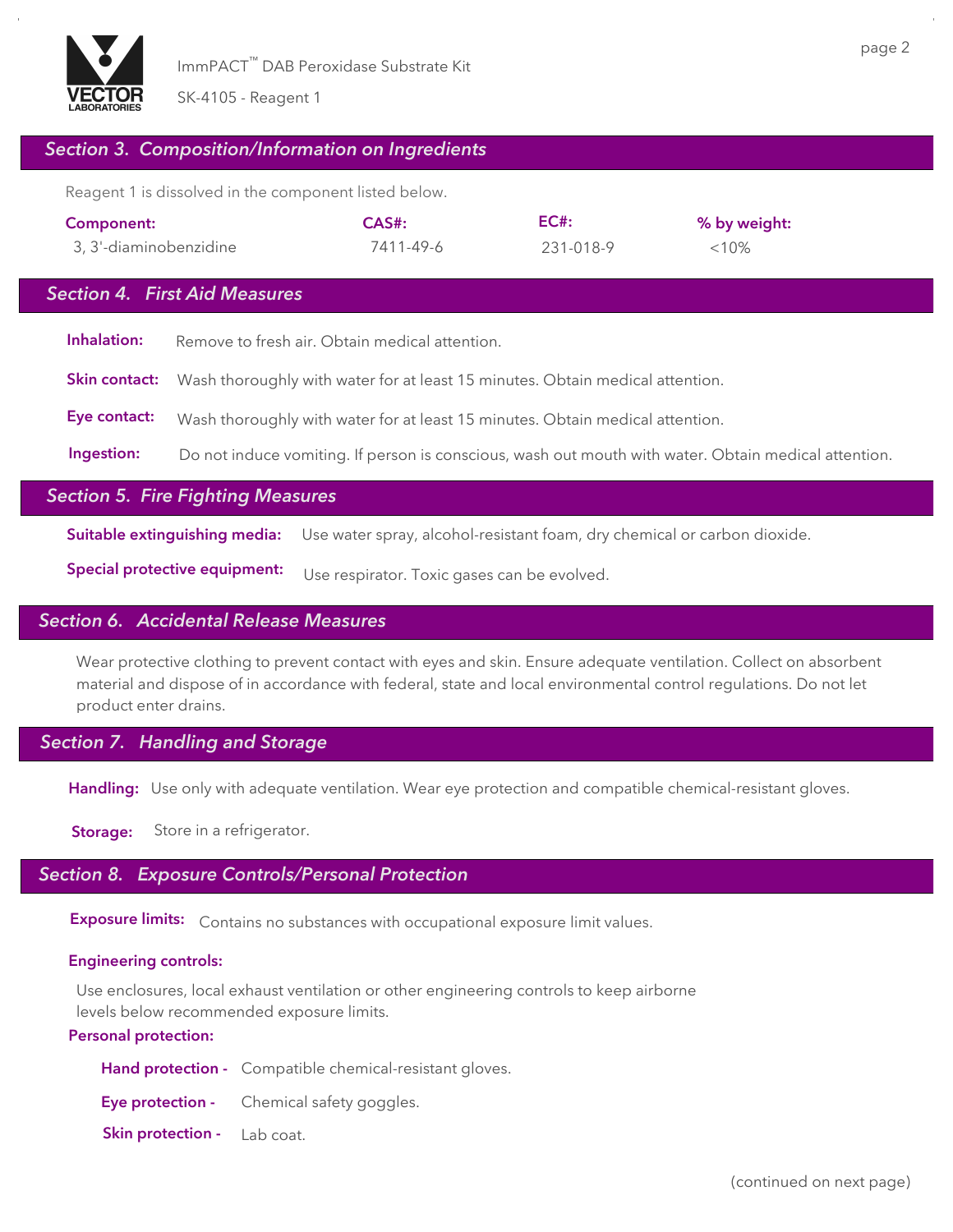

## *Section 9. Physical and Chemical Properties*

| Appearance:           | Brown liquid   |
|-----------------------|----------------|
| Odor:                 | None           |
| pH:                   | Not determined |
| <b>Boiling point:</b> | Not determined |
| <b>Melting point:</b> | Not determined |

| Flash point:             | Not determined |
|--------------------------|----------------|
| Autoflammability:        | Not determined |
| Vapor pressure:          | Not determined |
| <b>Relative density:</b> | Not determined |
| Solubility:              | Not applicable |

## *Section 10. Stability and Reactivity*

**Chemical stability:** Stable under recommended storage conditions.

**Conditions to avoid:** Direct sunlight

**Materials to avoid:** Strong oxidizers.

**Hazardous reactions/decomposition products:** Carbon monoxide, carbon dioxide, nitrogen oxides.

## *Section 11. Toxicological Information*

### **Information on toxicological effects**

**Acute Toxicity:** No data available. **Serious eye damage/eye irritation:** No data available. **Germ cell mutagenicity:** No data available. **Carcinogenicity:** No data available. **Reproductive Toxicity:** No data available. May cause congenital malformation in the fetus.

### **Acute effects:**

May cause skin irritation, eye irritation, mucus membrane irritation. May be harmful if swallowed, inhaled or absorbed through the skin.

### **Chronic effects:**

Not determined.

**RTECS#:** DV8753000

**Toxicity data:** ipr-mus LD50: 330 mg/kg

Only selected RTECS data is shown.

## *Section 12. Ecological Information*

No data available.